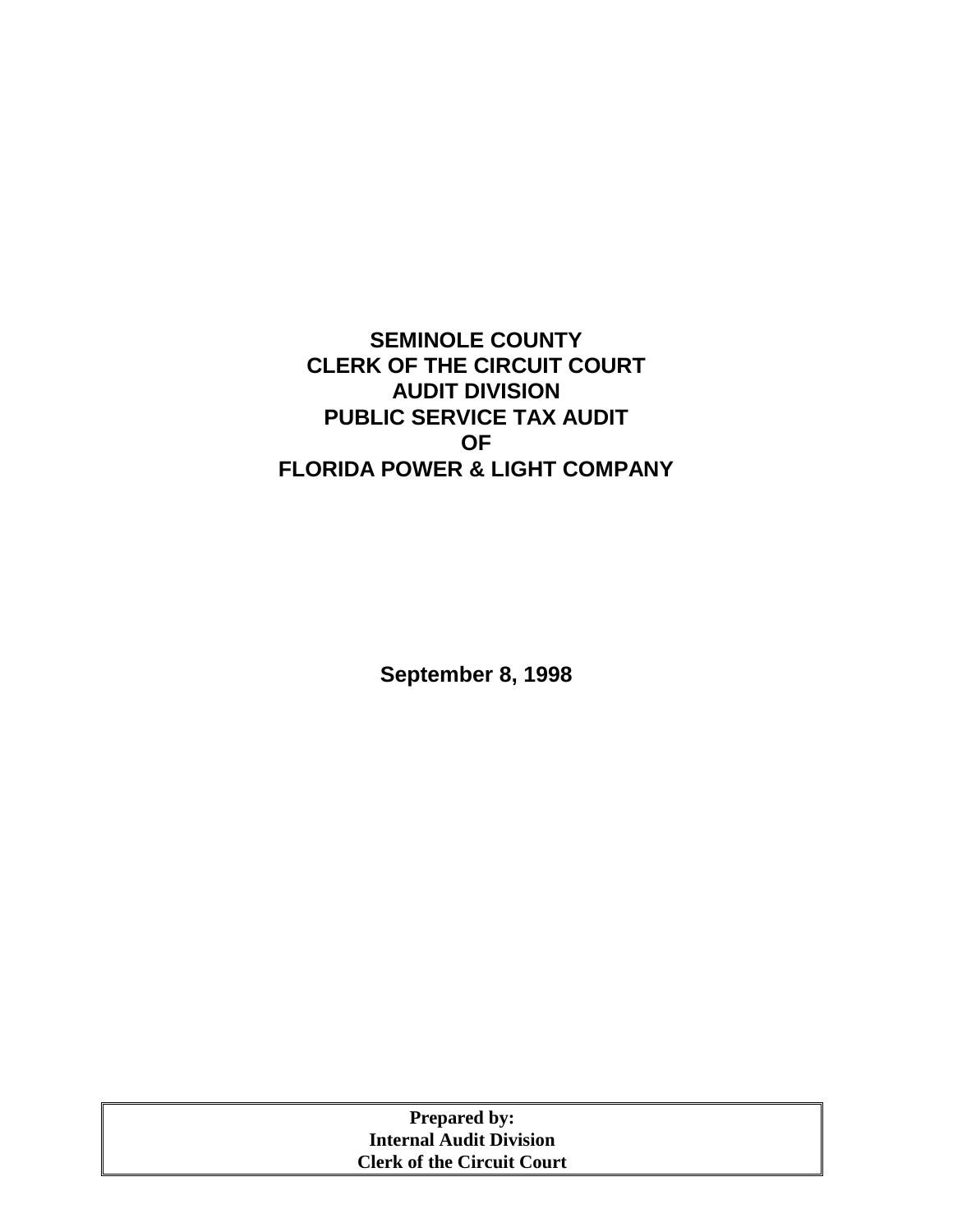September 8, 1998

The Honorable Randall C. Morris Chairman The Board of County Commissioners Seminole County, Florida 1101 East First Street Sanford, Florida 32771

Dear Mr. Chairman:

I am very pleased to present you with the attached audit entitled, Public Service Tax Audit of Florida Power & Light Company*.* 

The audit was performed June 22, 1998 through August 17, 1998. We found that the amount of taxes being collected on behalf of the county was accurate, complete, and in compliance with the requirements of Seminole County Ordinance 91- 12.

I would like to thank the Florida Power & Light management team for their cooperation and assistance throughout the course of the audit. The assistance was deeply appreciated.

With warmest personal regards, I am

Most cordially,

Maryanne Morse Clerk of the Circuit Court Seminole County

| <b>Prepared by:</b>               |
|-----------------------------------|
| <b>Internal Audit Division</b>    |
| <b>Clerk of the Circuit Court</b> |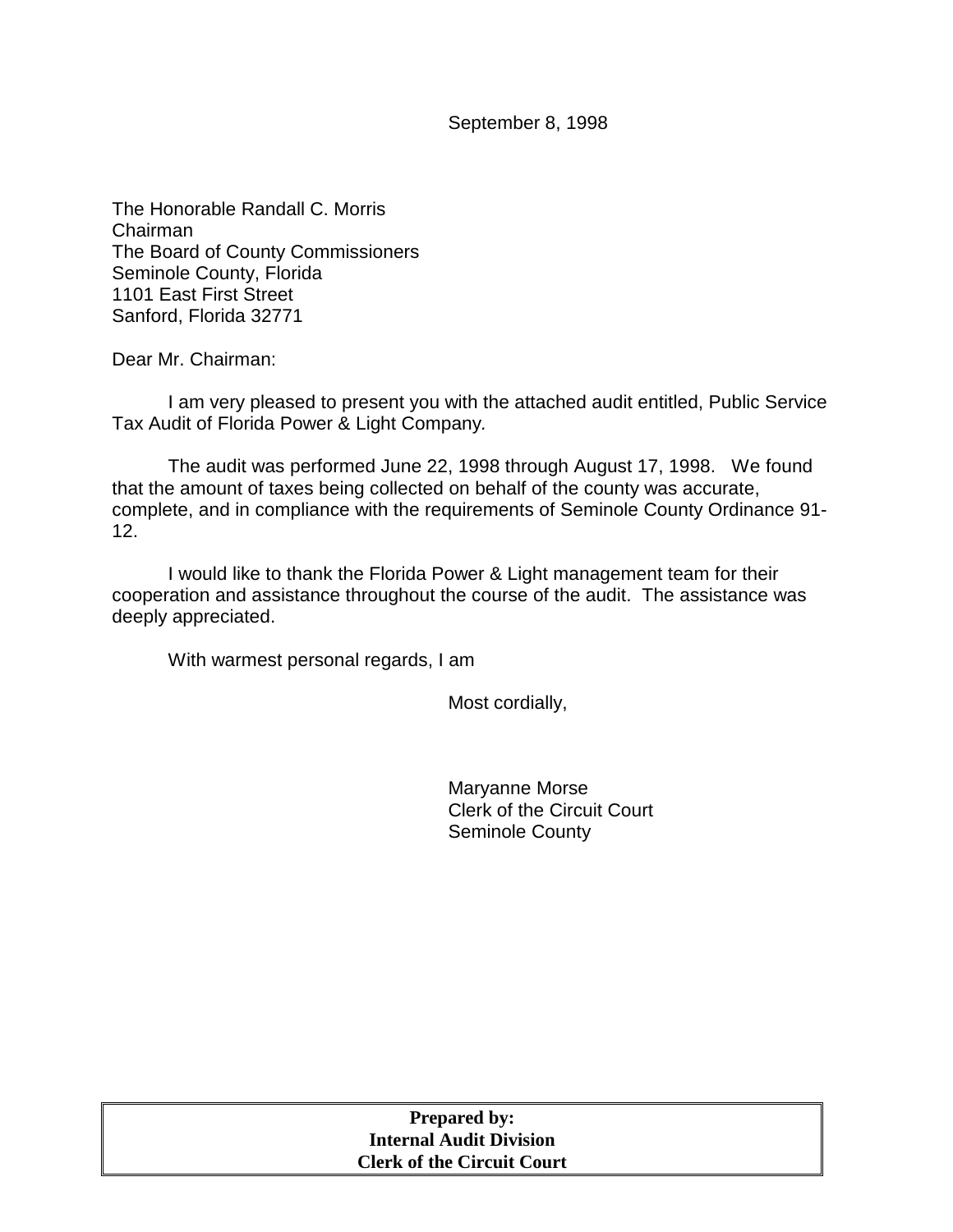# **DISTRIBUTION LIST**

### BOARD OF COUNTY COMMISSIONERS

Randall C. Morris Grant Maloy Dick Van Der Weide Win Adams Daryl McLain

# COUNTY MANAGER'S OFFICE Gary Kaiser

FLORIDA POWER & LIGHT Bruce Wuenker Carmen M. Perez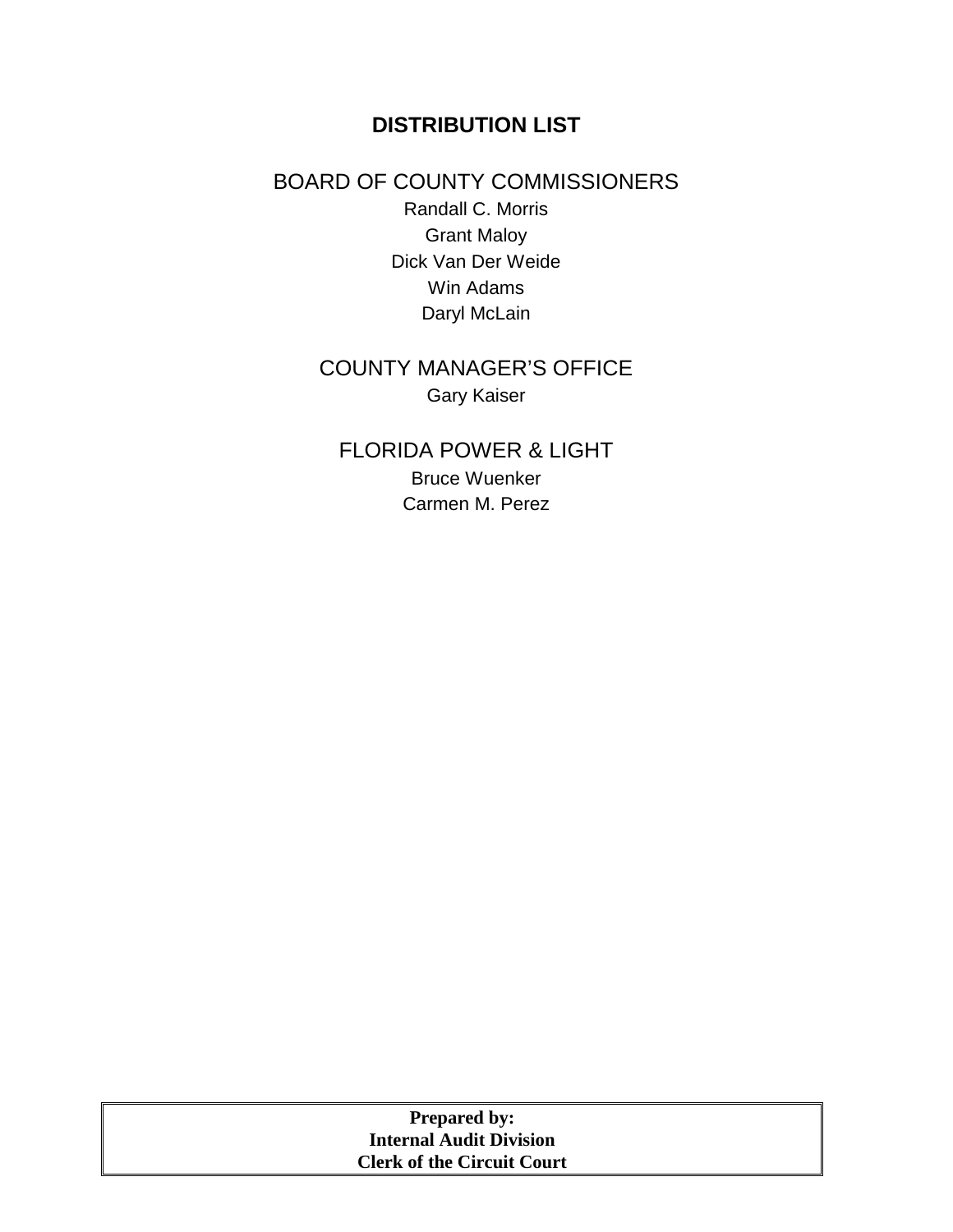## **SEMINOLE COUNTY CLERK OF THE CIRCUIT COURT – AUDIT DIVISION PUBLIC SERVICE TAX AUDIT OF FLORIDA POWER & LIGHT COMPANY**

Florida Power & Light Company (FPL) is a wholly owned subsidiary of FPL Group, Inc. FPL, as a supplier of electricity, is required by law to collect a public service tax based on retail sales of electricity. The Internal Audit Division of the Office of the Clerk of the Circuit Court completed an audit of FPL's tax records at its corporate office in Miami, Florida. The results of the audit are included in the report that follows.

### **PURPOSE**

The purpose of the audit was to determine if the amount of public service taxes being collected on behalf of the county is accurate, complete, and in compliance with the requirements of Seminole County Ordinance 91-12. The audit was performed specifically to determine if all taxes and public service tax returns are submitted to Seminole County in a timely manner.

### **BACKGROUND**

The Board of County Commissioners (hereafter BCC) is authorized to impose a public service tax pursuant to Article VIII, Section 1 (g) and Article VII, Section 9(a) of the constitution of the State of Florida and the Seminole County Home Rule Charter; and pursuant to Section 166.231, Florida Statutes. Florida Statue 166.231 specifically authorizes the municipalities within the State of Florida to collect up to a ten percent tax on sales of electricity, water, gas, and telecommunication services.

On September 9, 1991, the BCC adopted Ordinance No. 91-12, establishing a four percent public service tax on the purchase of electricity, water, metered, or bottled gas (natural liquefied petroleum gas or manufactured), telecommunication services, and fuel oil. FPL is required to add a four- percent public service tax to each customer's electric bill, unless the customer is specifically granted an exemption from the tax.

#### **Prepared by: Internal Audit Division Clerk of the Circuit Court**